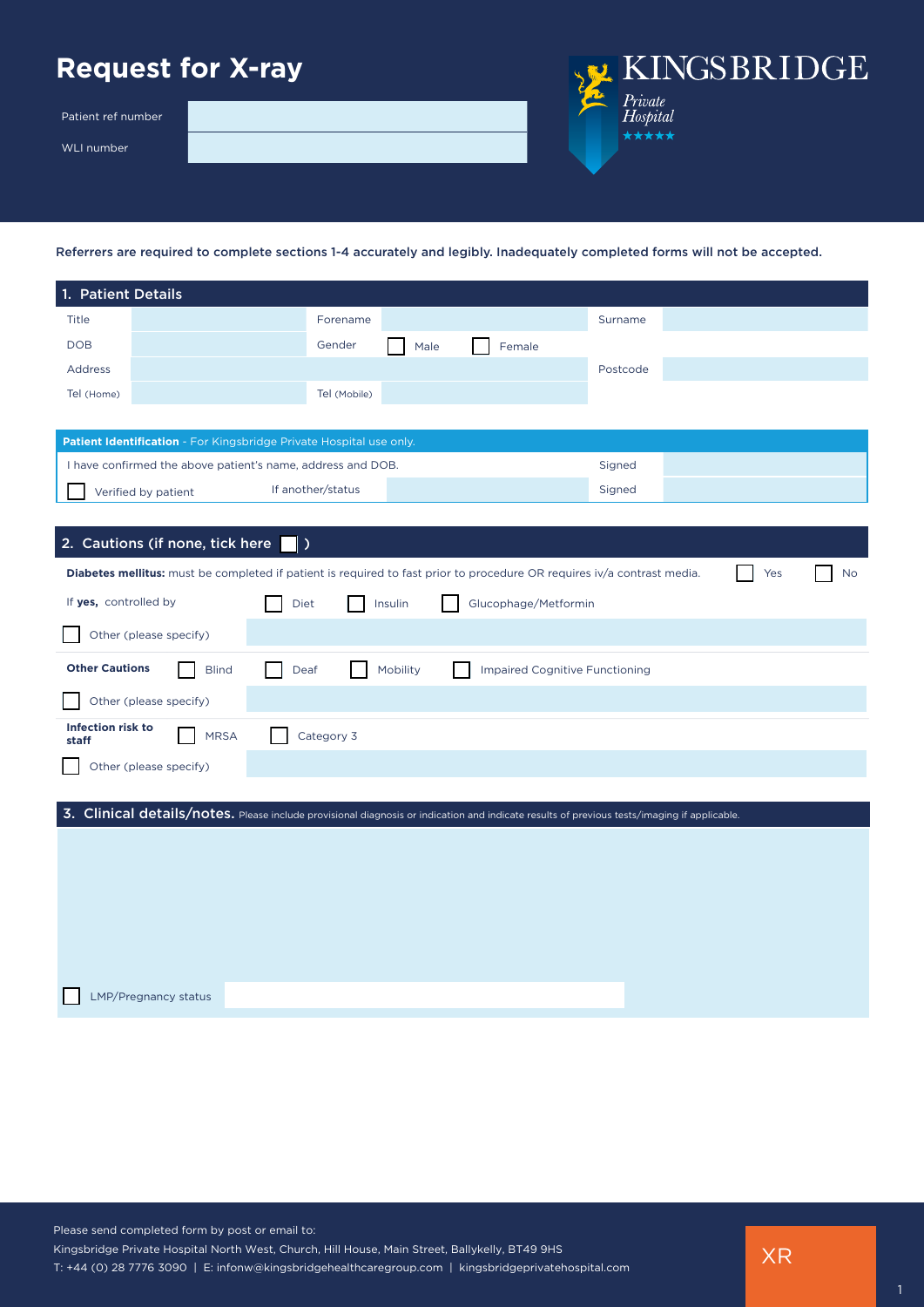|                       | 4. Examination/procedure request: |            |          |
|-----------------------|-----------------------------------|------------|----------|
| Referrer (print name) |                                   | Signature  | Date     |
| <b>Address</b>        |                                   |            | Postcode |
| Tel (home)            |                                   | Mobile     |          |
| Appointment date      | Time                              | Apointment |          |
|                       |                                   |            |          |

| For operator/practitioner use only  |                                                                                                              |      |  |  |  |  |  |
|-------------------------------------|--------------------------------------------------------------------------------------------------------------|------|--|--|--|--|--|
| Examination/procedure authorised by |                                                                                                              | Date |  |  |  |  |  |
|                                     | (Subject to a decision to proceed following completion of pregnancy status section on reverse, if relevant.) |      |  |  |  |  |  |

## **For operator/practitioner use only**

## Pregnancy Status

This section must be completed for a female aged 12 – 55 years for procedures in which the primary x-ray beam irradiates the area between the diaphragm and upper femora.

| $\forall$<br>Ascertain from the patient if she:           |                                                                    |   | $\mathsf{C}$<br>Practitioner must review justification for the proposed exposure |  |      |  |  |
|-----------------------------------------------------------|--------------------------------------------------------------------|---|----------------------------------------------------------------------------------|--|------|--|--|
|                                                           | Is definitely not pregnant (Complete B & D. Proceed with exposure) |   | Justified (Complete D and proceed with exposure)                                 |  |      |  |  |
|                                                           | Is definitely pregnant (Complete B & C)                            |   | Practitioner's signature                                                         |  |      |  |  |
|                                                           | Might be pregnant (Complete B & C)                                 |   | Out of hours: Discussed with:                                                    |  |      |  |  |
| B<br>Date of the first day of last menstrual period (LMP) |                                                                    |   | Operator's initials                                                              |  | Date |  |  |
|                                                           |                                                                    |   | Not justified procced as follows:                                                |  |      |  |  |
|                                                           |                                                                    | D |                                                                                  |  |      |  |  |
|                                                           |                                                                    |   | Patient's signature                                                              |  |      |  |  |
|                                                           |                                                                    |   | Operator's signature                                                             |  |      |  |  |
|                                                           |                                                                    |   | Date                                                                             |  |      |  |  |

| Pharmaceutical prescription and contrast administration |          |          |                        |             |            |  |  |
|---------------------------------------------------------|----------|----------|------------------------|-------------|------------|--|--|
| Name                                                    | Strength | Dose/QTY | Batch no. & exp. date  | Drawn up by | Checked by |  |  |
|                                                         |          |          |                        |             |            |  |  |
|                                                         |          |          |                        |             |            |  |  |
|                                                         |          |          |                        |             |            |  |  |
|                                                         |          |          |                        |             |            |  |  |
|                                                         |          |          |                        |             |            |  |  |
|                                                         |          |          |                        |             |            |  |  |
|                                                         |          |          |                        |             |            |  |  |
|                                                         |          |          |                        |             |            |  |  |
| <b>Prescriber's signature</b>                           |          |          | <b>Administered by</b> |             |            |  |  |

| Examination/procedure details |             |     |     |                      |                              |  |          |
|-------------------------------|-------------|-----|-----|----------------------|------------------------------|--|----------|
| Date                          | Examination | kVp | mAs | <b>DAP Screening</b> | Screening time No. of images |  | Operator |
|                               |             |     |     |                      |                              |  |          |
|                               |             |     |     |                      |                              |  |          |
|                               |             |     |     |                      |                              |  |          |
|                               |             |     |     |                      |                              |  |          |
|                               |             |     |     |                      |                              |  |          |
|                               |             |     |     |                      |                              |  |          |

XR